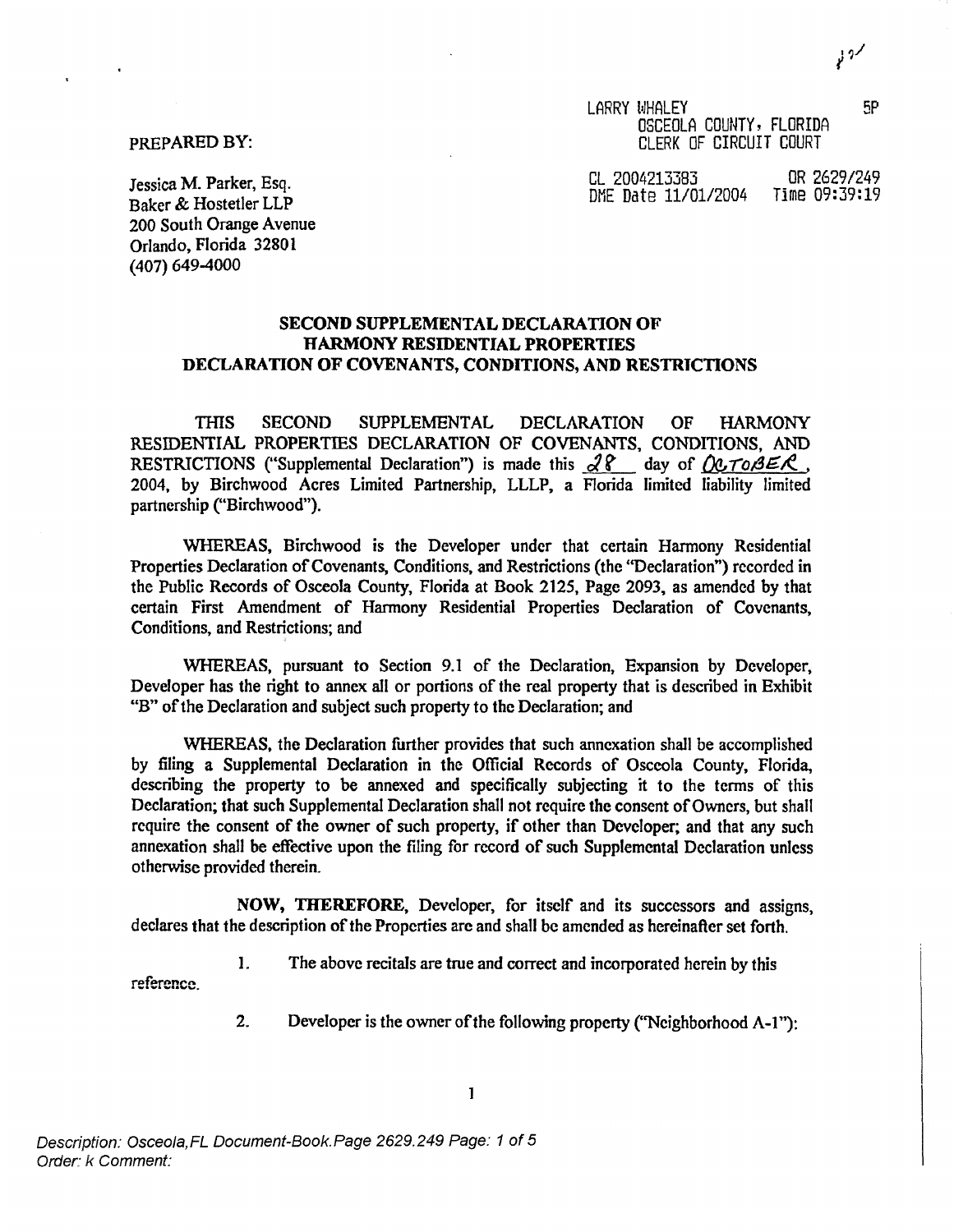3. Neighborhood A-1 is hereby included in the Properties and shall be treated for all purposes under the Declaration as included in Exhibit "A" of the Declaration, and is hereby expressly subjected to the terms of the Declaration.

4. The terms and conditions of this Supplemental Declaration shall run with the land and the benefits and burdens hereof and of the Declaration shall bind and inure to the benefit of the owners of the Properties, and any owner or occupant of other lands governed by the Declaration, and their successors, tenants and assigns.

5. To the extent that any provisions of the Declaration are different from or in contravention of matters set forth in this Supplemental Declaration, this Supplemental Declaration shall control as indicating the intent of the Developer. All other terms of the Declaration shall remain in full force and effect. All capitalized terms that are not defined herein shall be given the meaning ascribed thereto in the Declaration.

Description: Osceola,FL Document-Book.Page 2629.249 Page: 2 of 5 Order: k Comment: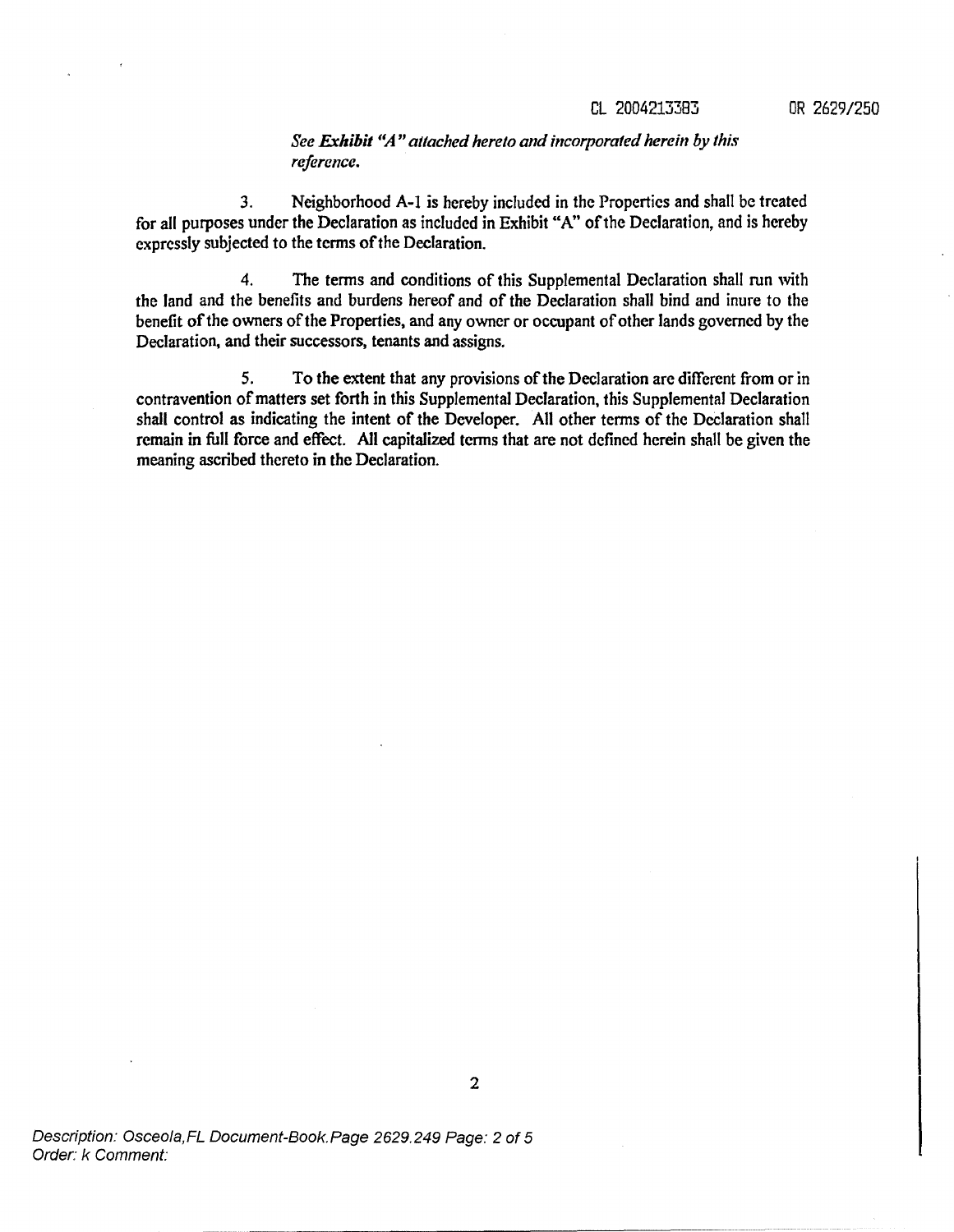*IN WITNESS WHEREOF,* Developer has caused these presents to be executed on the day and year indicated below.

#### **DEVELOPER:**

Birchwood Acres Limited Partnership, LLLP, a Florida limited liability limited partnership

**ADDRESS:** 3500 **Harmony** Square Drive West Harmony, FL 34733

> By: Three E Corporation, a Florida corporation, its general partner

Bv: Name: James L. Lentz Tille: President [CORPORATE SEAL]

<u>)n.</u> Witness Genevi Eve 'EEFE Name Pr Witness *nab*

Name Printed

Description: Osceola, FL Document-Book. Page 2629.249 Page: 3 of 5 Order: k Comment: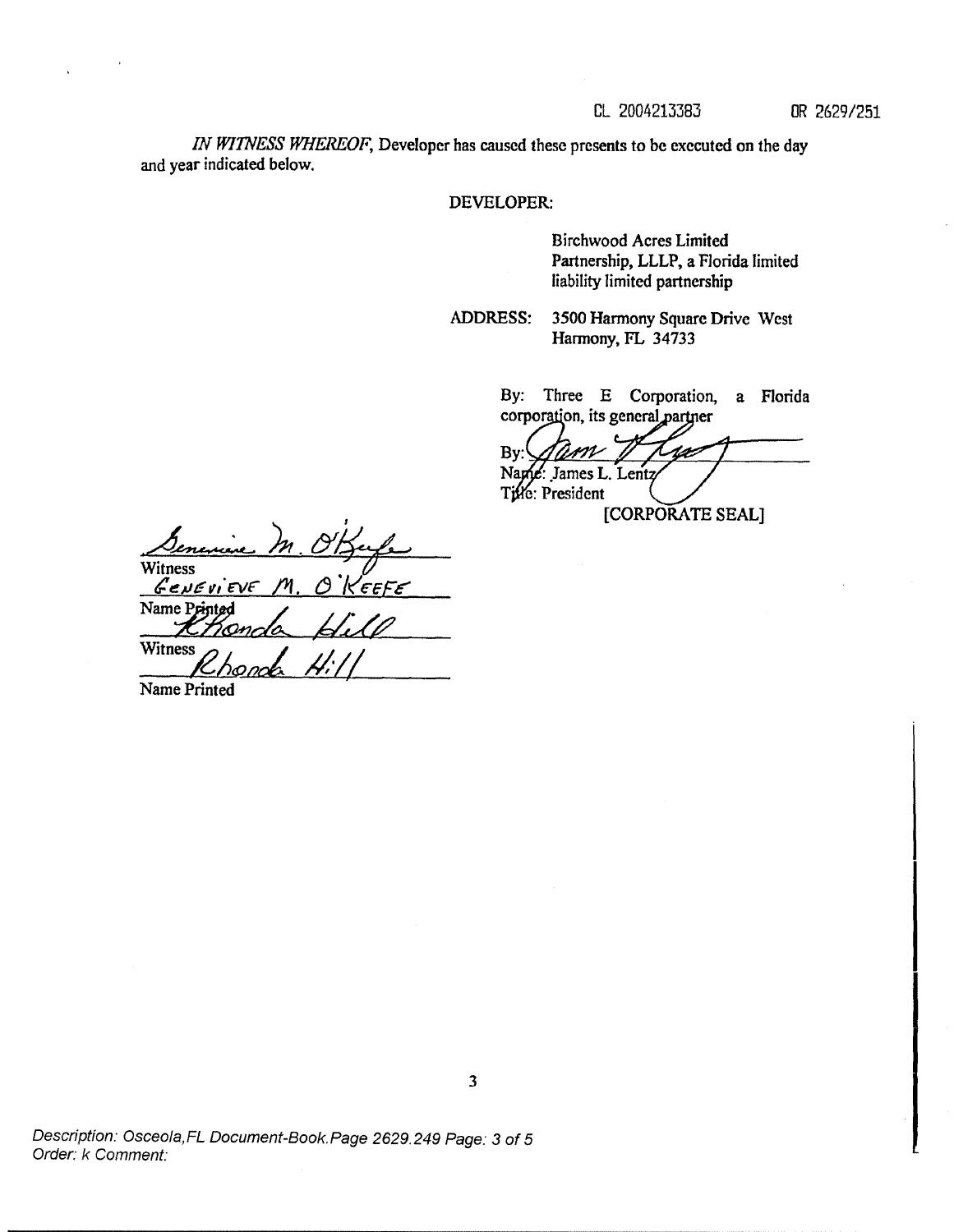### **STATE OF FLORIDA**

# COUNTY OF  $\mathcal{B}\epsilon\epsilon\epsilon$ ol $\mathcal{A}$

The foregoing instrument was acknowledged before me this  $28$  day of OCTOBER \_, 2004, by James L. Lentz, as President, of Three E Corporation, a Florida corporation, general partner of Birchwood Acres Limited Partnership, LLLP, a Florida limited liability limited partnership, on behalf of the partnership. He is personally known to me or has produced as identification and did (did not) take an oath.

[NOTARIAL SEAL]

WWWWWWWWW **ARANTHILIPPINER**  $By:$  $\exists$ Name: #DD239016 Nubicer, if any COUNTRY On expires:

ANOLYN MCARTHUR Notary Public

DD238016 ADGUST 04, 2007

Description: Osceola, FL Document-Book.Page 2629.249 Page: 4 of 5 Order: k Comment: